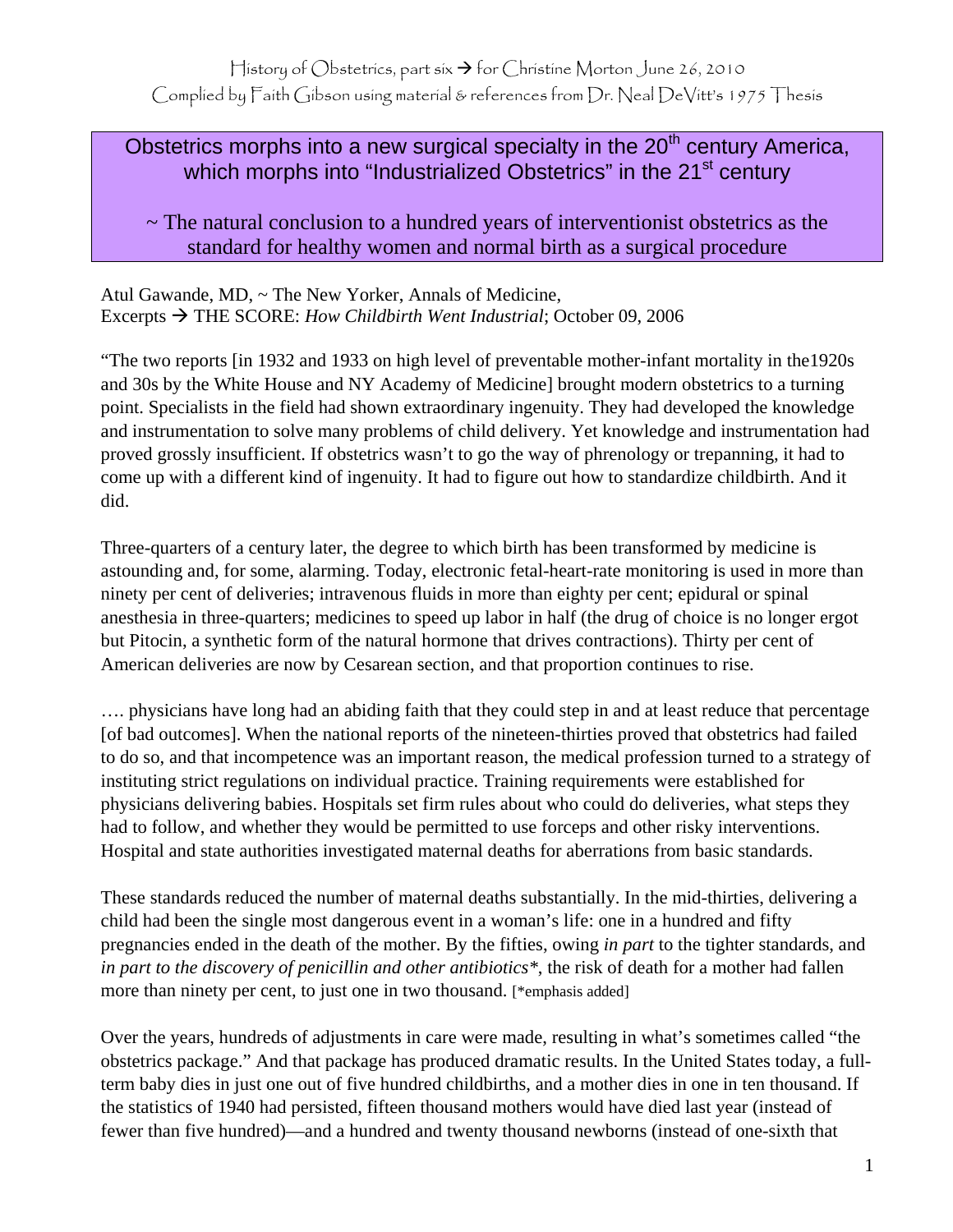number).

There's a paradox here. Ask most research physicians how a profession can advance, and they will talk about the model of "evidence-based medicine"—the idea that nothing ought to be introduced into practice unless it has been properly tested and proved effective by research centers, preferably through a double-blind, randomized controlled trial. But, in a 1978 ranking of medical specialties according to their use of hard evidence from randomized clinical trials, obstetrics came in last. Obstetricians did few randomized trials, and when they did they ignored the results.

Careful studies have found that fetal heart monitors provide no added benefit over having nurses simply listen to the baby's heart rate hourly. In fact, their use seems to increase unnecessary Cesarean sections, because slight abnormalities in the tracings make everyone nervous about waiting for vaginal delivery. Nonetheless, they are used in nearly all hospital deliveries. Forceps have virtually disappeared from the delivery wards, even though several studies have compared forceps delivery to Cesarean section and found no advantage for Cesarean section. (A few found that mothers actually did better with forceps.)

Doctors in other fields have always looked down their masked noses on their obstetrical colleagues. Obstetricians used to have trouble attracting the top medical students to their specialty, and there seemed little science or sophistication to what they did. **Yet almost nothing else in medicine has saved lives on the scale that obstetrics has**. Yes, there have been dazzling changes in what we can do to treat disease and improve people's lives. We now have drugs to stop strokes and to treat cancers; we have coronary-artery stents, artificial joints, and mechanical respirators. But those of us in other fields of medicine don't use these measures anywhere near as reliably and as safely as obstetricians use theirs.

In obstetrics … if a strategy seemed worth trying doctors did not wait for research trials to tell them if it was all right. They just went ahead and tried it, then looked to see if results improved. Obstetrics went about improving the same way Toyota and General Electric did: on the fly, but always paying attention to the results and trying to better them. And it worked. Whether all the adjustments and innovations of the obstetrics package are necessary and beneficial may remain unclear—routine fetal heart monitoring is still controversial, for example. But the package as a whole has made child delivery demonstrably safer and safer, and it has done so despite the increasing age, obesity, and consequent health problems of pregnant mothers.

The fate of the forceps is a revealing example. I spoke to Dr. Watson Bowes, Jr., an emeritus professor of obstetrics at the University of North Carolina and the author of a widely read textbook chapter on forceps technique. He started practicing in the nineteen-sixties, when fewer than five per cent of deliveries were by C-section and more than forty per cent were with forceps. Yes, he said, many studies did show fabulous results for forceps. But they only showed how well forceps deliveries could go in the hands of highly experienced obstetricians at large hospitals. Meanwhile, the profession was being held responsible for improving Apgar scores and mortality rates for newborns everywhere—at hospitals small and large, with doctors of all levels of experience.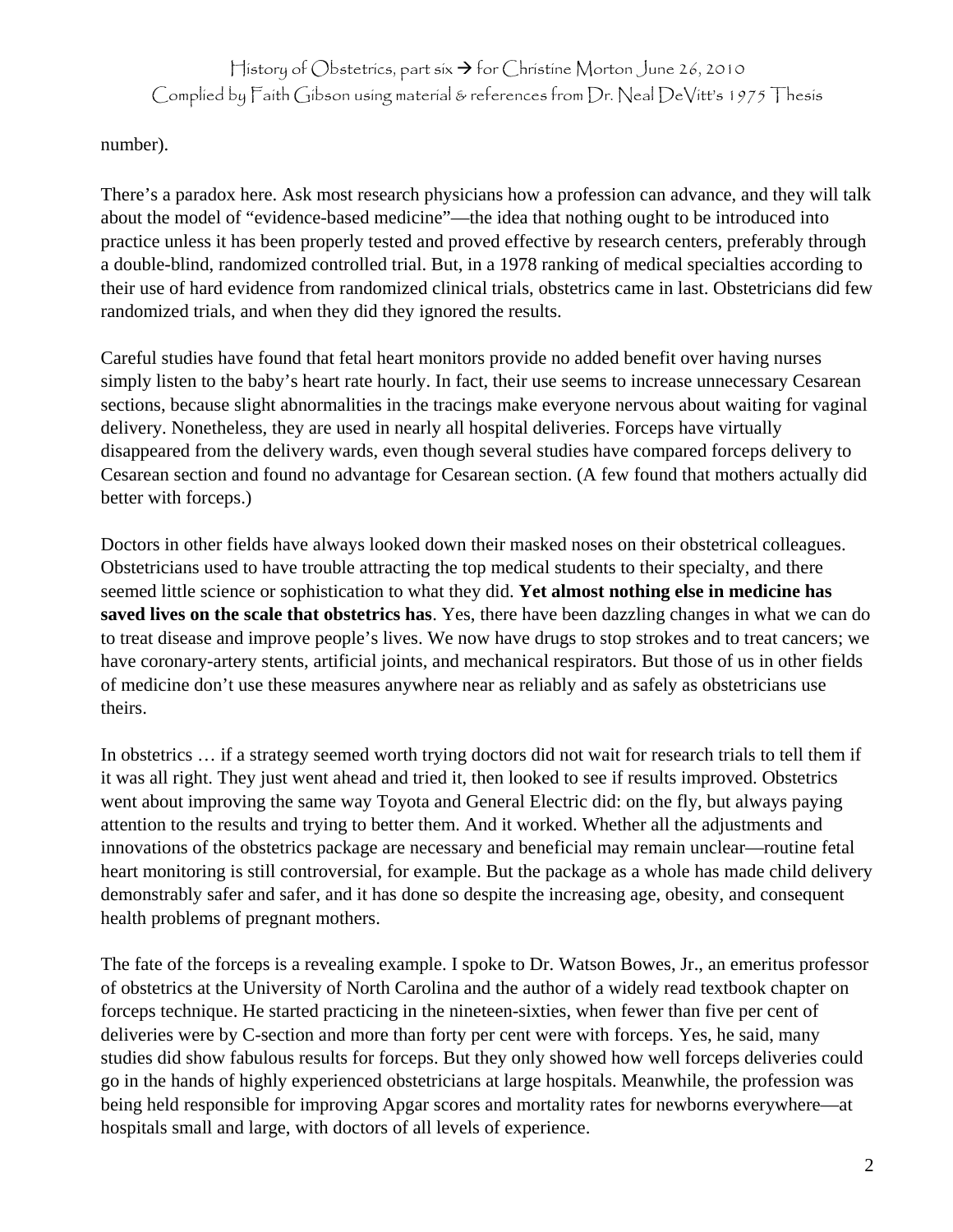"Forceps deliveries are very difficult to teach—much more difficult than a C-section," Bowes said. "With a C-section, you stand across from the learner. You can see exactly what the person is doing. You can say, 'Not there. *There*.' With the forceps, though, there is **a feel that is very hard to teach**." Just putting the forceps on a baby's head is tricky. You have to choose the right one for the shape of the mother's pelvis and the size of the child's head—and there are at least half a dozen types of forceps. You have to slide the blades symmetrically along the sides, traveling exactly in the space between the ears and the eyes and over the cheekbones. "For most residents, it took two or three years of training to get this consistently right," he said. Then a doctor must apply forces of both traction and compression—pulling, his chapter explained, with **an average of forty to seventy pounds of axial force and five pounds of fetal skull compression**. "When you put tension on the forceps, you should have some sense that there is movement." Too much force, and skin can tear, the skull can fracture, a fatal brain hemorrhage may result. "Some residents had a real feel for it," Bowes said. "Others didn't."

**The question facing obstetrics was this: Is medicine a craft or an industry?** If medicine is a craft, then you focus on teaching obstetricians to acquire a set of artisanal skills—the Woods corkscrew maneuver for the baby with a shoulder stuck, the Lovset maneuver for the breech baby, the feel of a forceps for a baby whose head is too big. You do research to find new techniques. You accept that things will not always work out in everyone's hands.

But **if medicine is an industry**, responsible for the safest possible delivery of millions of babies each year, then the focus shifts**. You seek reliability**. You begin to wonder whether forty-two thousand obstetricians in the U.S. could really master all these techniques. You notice the steady reports of terrible forceps injuries to babies and mothers, despite the training that clinicians have received. After Dr. Apgar, obstetricians decided that they needed a simpler, more predictable way to intervene when a laboring mother ran into trouble. **They found it in the Cesarean section**.

The Cesarean section is among the strangest operations I have seen. It is also one of the most straightforward. You press a No. 10 blade down through the flesh, along a side-to-side line low on the bulging abdomen. You divide the skin and golden fat with clean, broad strokes. Using a white gauze pad, you stanch the bleeding points, which appear like red blossoms. You slice through the fascia covering the abdominal muscle, a husk-like fibrous sheath, and lift it to reveal the beefy red muscle underneath. The rectus abdominis muscle lies in two vertical belts that you part in the middle like a curtain, metal retractors pulling left and right. You cut through the peritoneum, a thin, almost translucent membrane. Now the uterus—plum-colored, thick, and muscular—gapes into view. You make a small initial opening in the uterus with the scalpel, and then you switch to bandage scissors to open it more swiftly and easily. It's as if you were cutting open a tough, leathery fruit.

Then comes what still seems surreal to me. You reach in, and, instead of finding a tumor or some other abnormality, as surgeons usually do when we go into someone's belly, you find five tiny wiggling toes, a knee, a whole leg. And suddenly you realize that you have a new human being struggling in your hands. **You almost forget the mother on the table.** The infant can sometimes be hard to get out. If the head is deep in the birth canal, you have to grasp the baby's waist, stand up straight, and *pull*.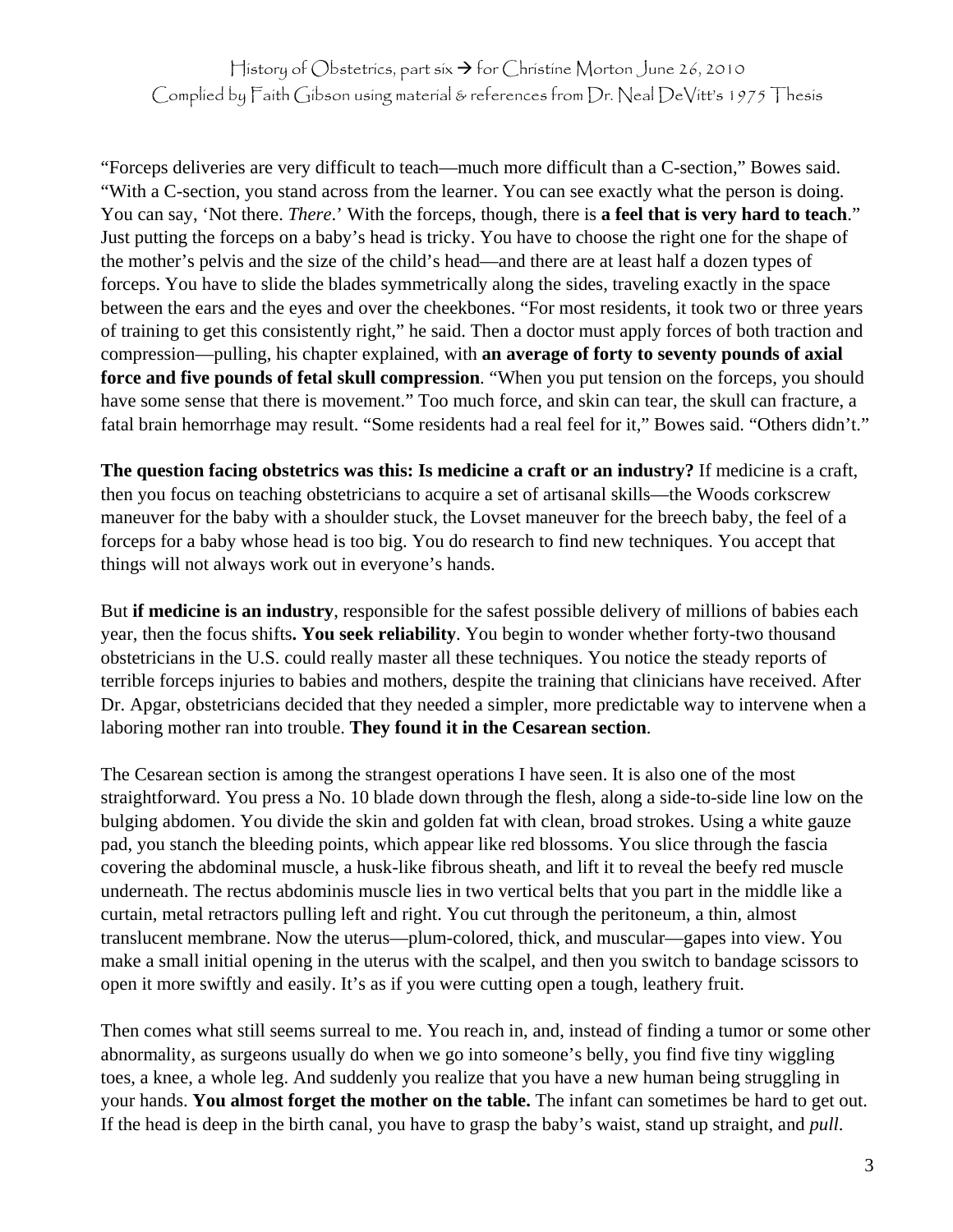Sometimes you have to have someone push on the baby's head from below. Then the umbilical cord is cut. The baby is swaddled. The nurse records the Apgar score.

After the next uterine contraction, you deliver the placenta through the wound. With a fresh gauze pad, you wipe the inside of the mother's uterus clean of clots and debris. You sew it closed with two baseball-stitched layers of stout absorbable suture. You sew the muscle fascia back together with another suture, then sew the skin. And you are done.

This procedure, once a rarity, is now commonplace. Whereas before obstetricians learned one technique for a foot dangling out, another for a breech with its arms above its head, yet another for a baby with its head jammed inside the pelvis, all tricky in their own individual ways, now the solution is the same almost regardless of the problem: the C-section. Every obstetrician today is comfortable doing a C-section. The procedure is performed with impressive consistency.

Straightforward as these operations are, they can go wrong. The child can be lacerated. If the placenta separates and the head doesn't come free quickly, the baby can asphyxiate. The mother faces significant risks, too. As a surgeon, I have been called in to help repair bowels that were torn and wounds that split open. Bleeding can be severe. Wound infections are common. There are increased risks of blood clots and pneumonia. Even without any complication, the recovery is weeks longer and more painful than with vaginal delivery. And, in future pregnancies, mothers can face serious difficulties. The uterine scar has a one-in-two-hundred chance of rupturing in an attempted vaginal delivery. There's a similar risk that a new baby's placenta could attach itself to the scar and cause serious bleeding problems. C-sections are surgery. There is no getting around it.

**Yet there's also no getting around C-sections**. We have reached the point that, *when there's any question of delivery risk, the Cesarean is what clinicians turn to*—it's simply the most reliable option. If a mother is carrying a baby more than ten pounds in size, if she's had a C-section before, if the baby is lying sideways or in a breech position, if she has twins, if any number of potentially difficult situations for delivery arise, the standard of care requires that a midwife or an obstetrician at least offer a Cesarean section. *Clinicians are increasingly reluctant to take a risk, however small, with natural childbirth.*

A measure of how safe Cesareans have become is that there is ferocious but genuine debate about whether a mother in the thirty-ninth week of pregnancy with no special risks should be offered a Cesarean delivery as an alternative to waiting for labor. The idea seems the worst kind of hubris. How could a Cesarean delivery be considered without even trying a natural one? Surgeons don't suggest that healthy people should get their appendixes taken out or that artificial hips might be stronger than the standard-issue ones. Our complication rates for even simple procedures remain distressingly high.

Yet in the next decade or **so the industrial revolution in obstetrics could make Cesarean delivery consistently safer than the birth process that evolution gave us**.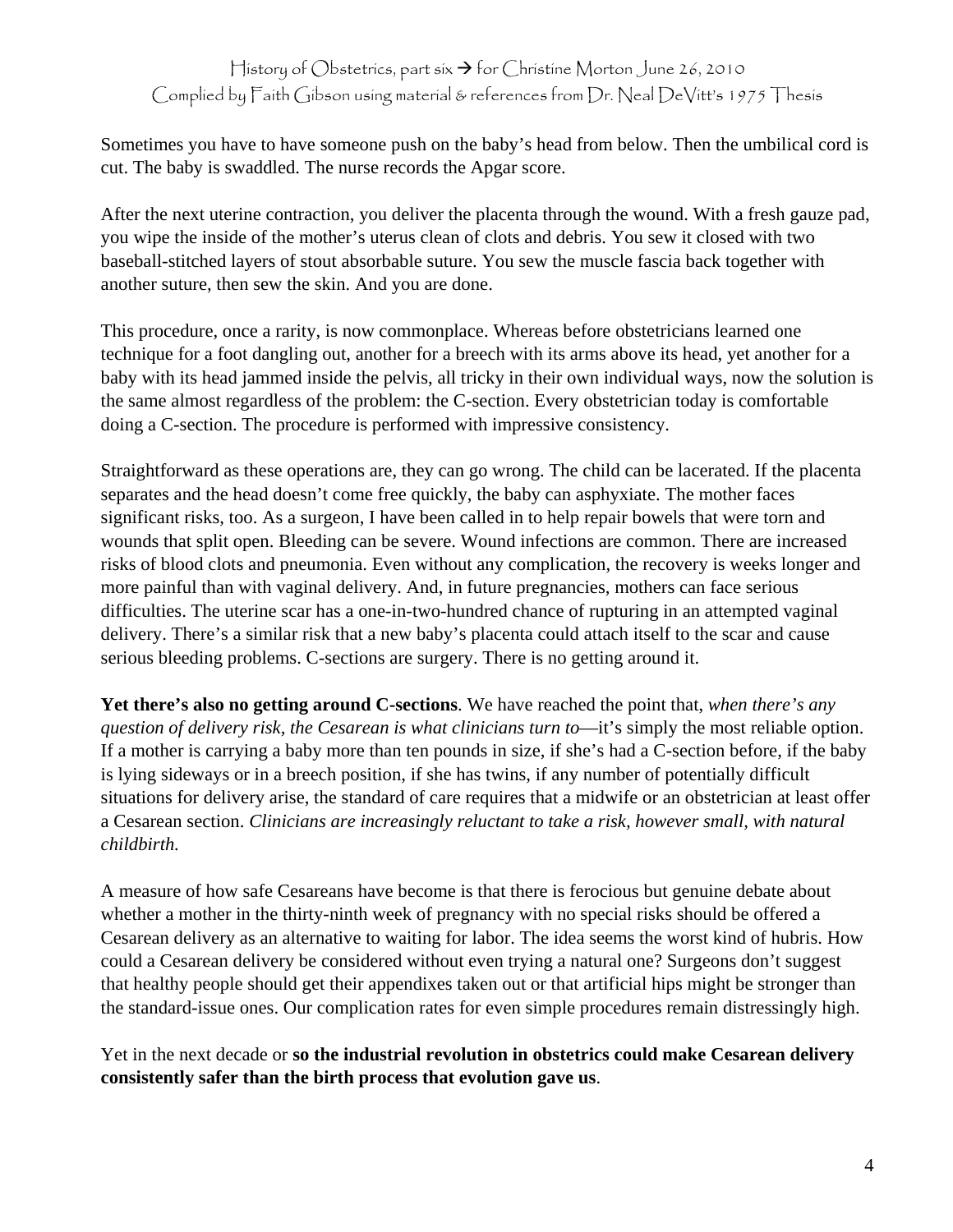## Comments on Dr. Gawande's obstetrician-centric view of obstetrics:

I am a fan of Dr. Gawande's, read all his books, am impressed by the large number of hard truths that he has revealed about the healthcare system and other medical topics. The only explanation for the mis and dis=information displayed in this article is that  $\mathsf{ACOG}$  hand-fed him all the resources used to research the article. What a pity.

Dr Gawande enthusiastically applauds the cleverness of the obstetrical profession in reducing the "appallingly high" maternal and neonatal mortality in the  $\bigcup$ S from 1900 to 1940, but we (and he) already knows this also occurred on their watch and was a direct result of their decision to deconstruct normal childbirth practices for healthy women.

To be sure this was not done intentionally, but still these policies were the proximal cause for hundreds of thousands of preventable tragedies resulting from the elimination of physiologicallybased care and systemized use of poor obstetrical practices. That these were preventable is clear from the stats from Europe during this same timeframe.

Then the obstetrical profession gets extra points for coming up with the new strategy of "strict regulations on individual practice" and "tighter standards" in hospitals in 1935. Dr. Gawande gives the obstetrical profession unliimited credit for cleaning up the mess during the second half of the 20<sup>th</sup> century that they themselves made during the first half of it. Inexplicably, he also cites the maternal and neonatal mortality numbers for 1940 identified in his own article as including a huge ratio of preventable deaths  $(Dr.$  ------ calculated 70,000 a year, which by 1940 was 2,800,000 preventable deaths of mothers and babies since the turn of the century, and then uses that same record of bad outcomes to convince us of how dangerous normal childbearing is and to prove how indispensable the obstetrical 'package' of routine intervention.

In the 20<sup>th</sup> century obstetricans assumed that pregnant women all suffered from an obstetricalintervention-deficiency, for which episiotomies, forceps, and manual removal of the placenta was said to be the cure. This seems to have a lot in common with today's CS epidemic. In the 21<sup>st</sup> century, childbearing women are assumed to suffer from a Cesarean section deficiency, which makes it convenient that elective Cesarean is said to be "consistently safer than the birth process that evolution gave us".